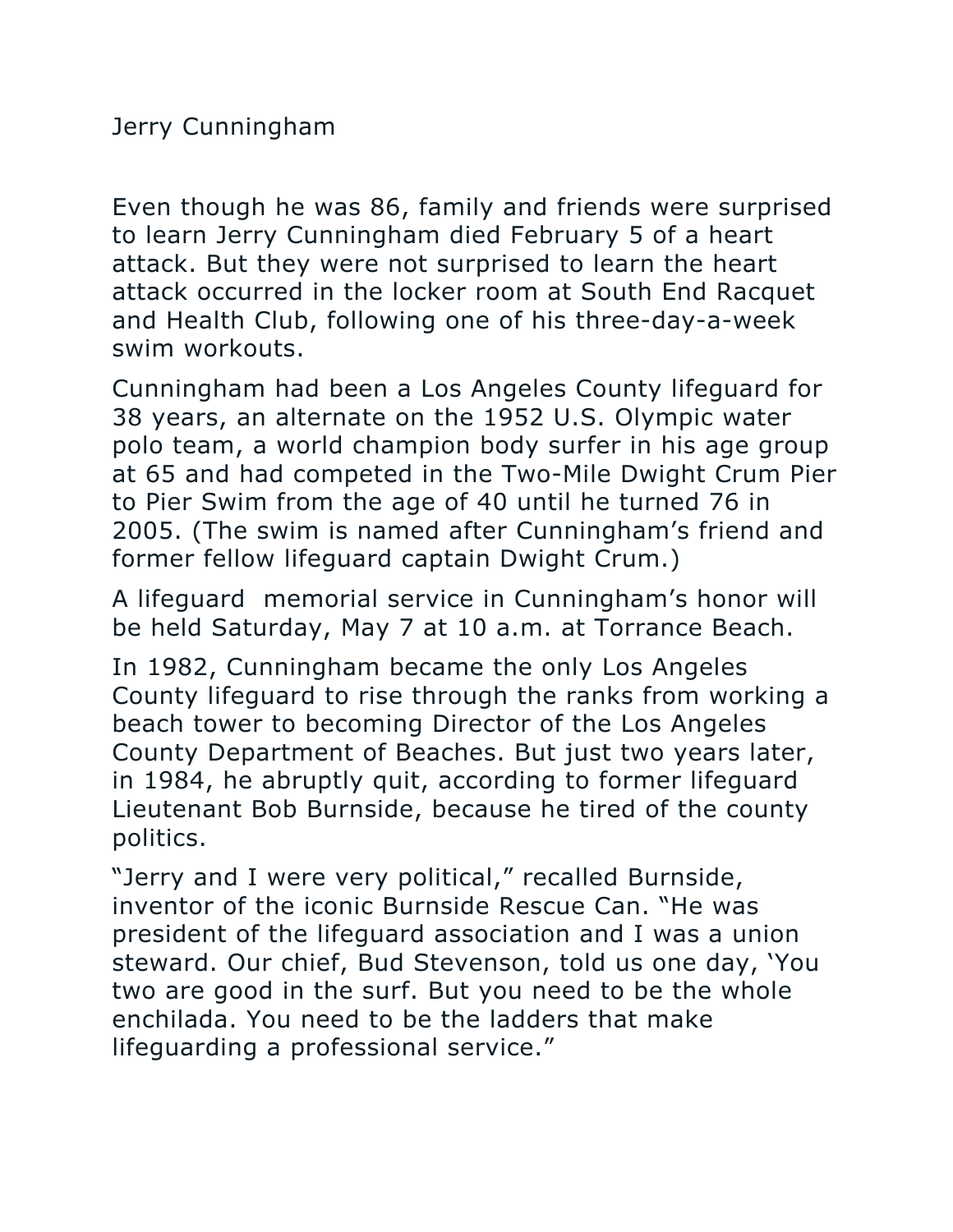During his years as president of the lifeguard association and then Director of the Department of Beaches, Cunningham was instrumental in the creation of the beach bike path, installing beach bathrooms, establishing the lifeguard paramedic program, opening access to private beaches and merging the Santa Monica Lifeguards with the Los Angeles County Lifeguards.

'We tried to get Long Beach, as well. Their lifeguards wanted to join us, but the politicians blocked it," Burnside said.

One of Cunningham's most important projects, Burnside said, was the creation of the Department of Beaches.

"After World War II, the lifeguards were put under County Parks and Recreation and we were always getting the old trucks and old crap. Bud Stevenson did a lot to support Supervisor Burton Chase and convinced him to make lifeguards their own department. So, in 1969 Chase got the votes on the board to create the Department of Beaches."

Redondo Beach Chamber of Commerce manager Dick Fitzgerald was named the new department's first director. Cunningham was named assistant director. When Fitzgerald became ill in 1982, Cunningham succeeded him.

"Two years later Jerry called me to say he was retiring. Chase had died in a car accident and the County Board of Supervisors wanted to put the lifeguards under the Department of Harbors," Burnside said. "Jerry said he just wasn't ready for another big political battle."

Burnside attributed the 1982 Department of Beaches merger with the Department of Harbors to the lifeguards' fight for beach access.